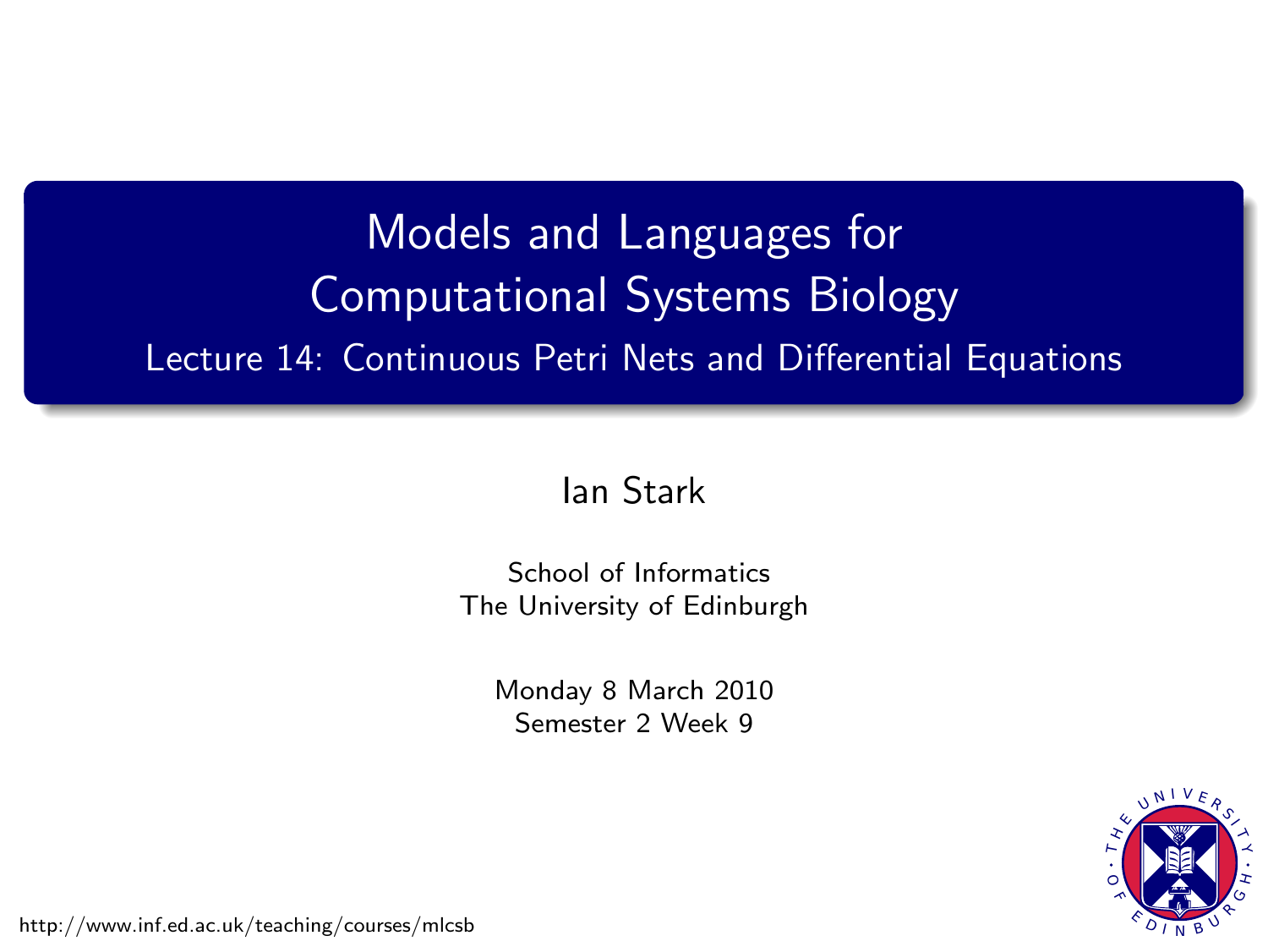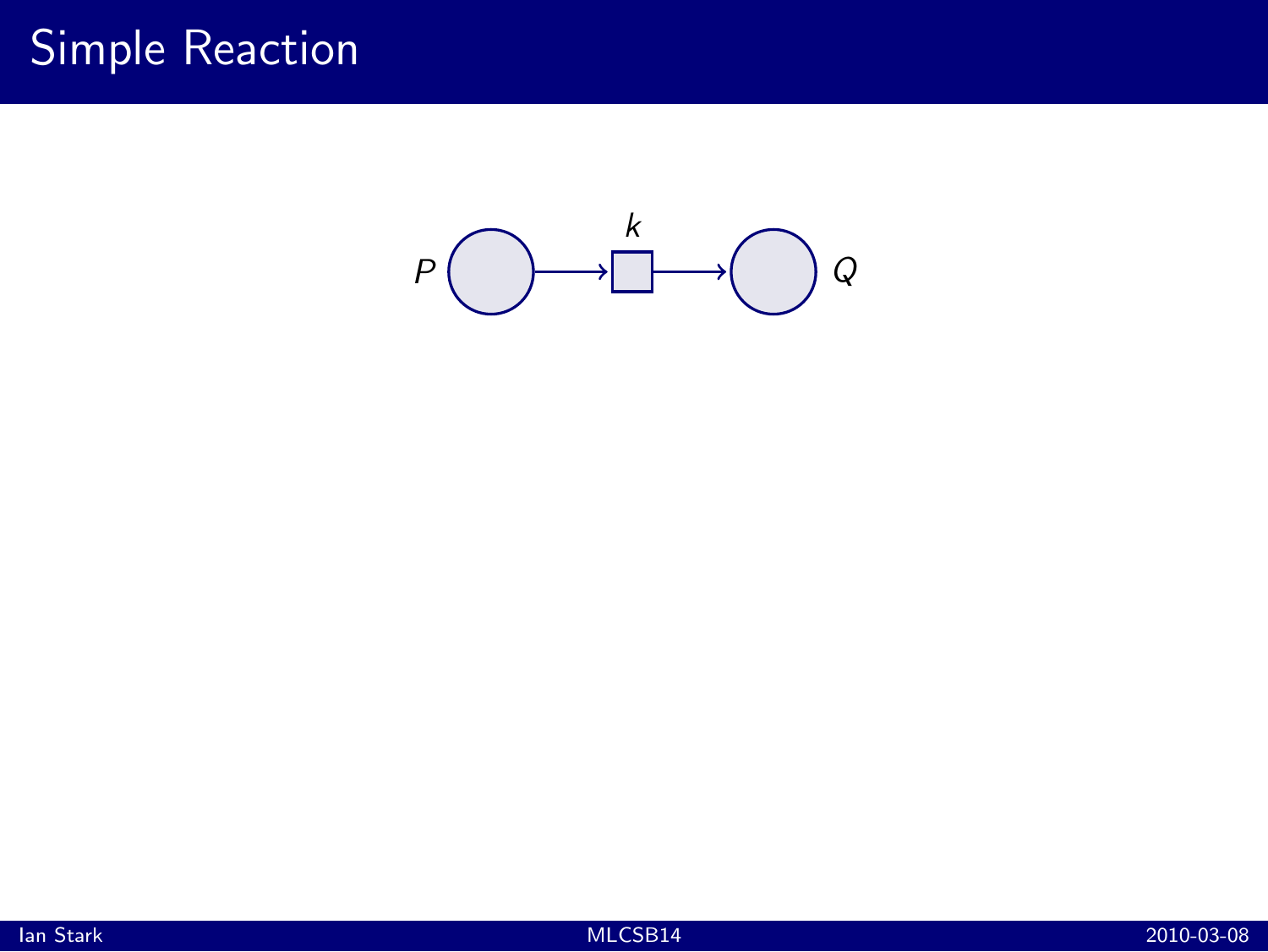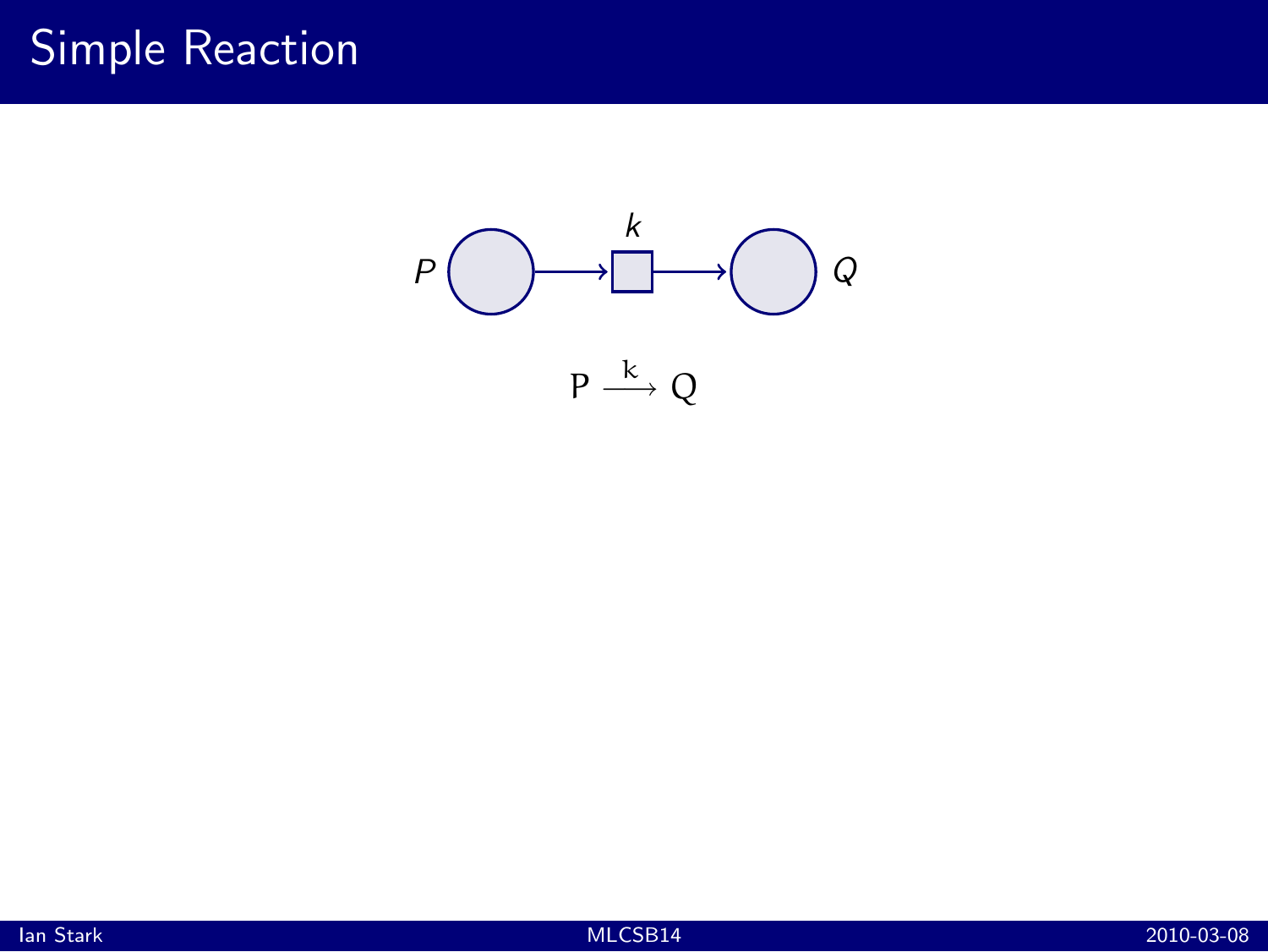

$$
\frac{d[P]}{dt} = -k[P]
$$

$$
\frac{d[Q]}{dt} = +k[P]
$$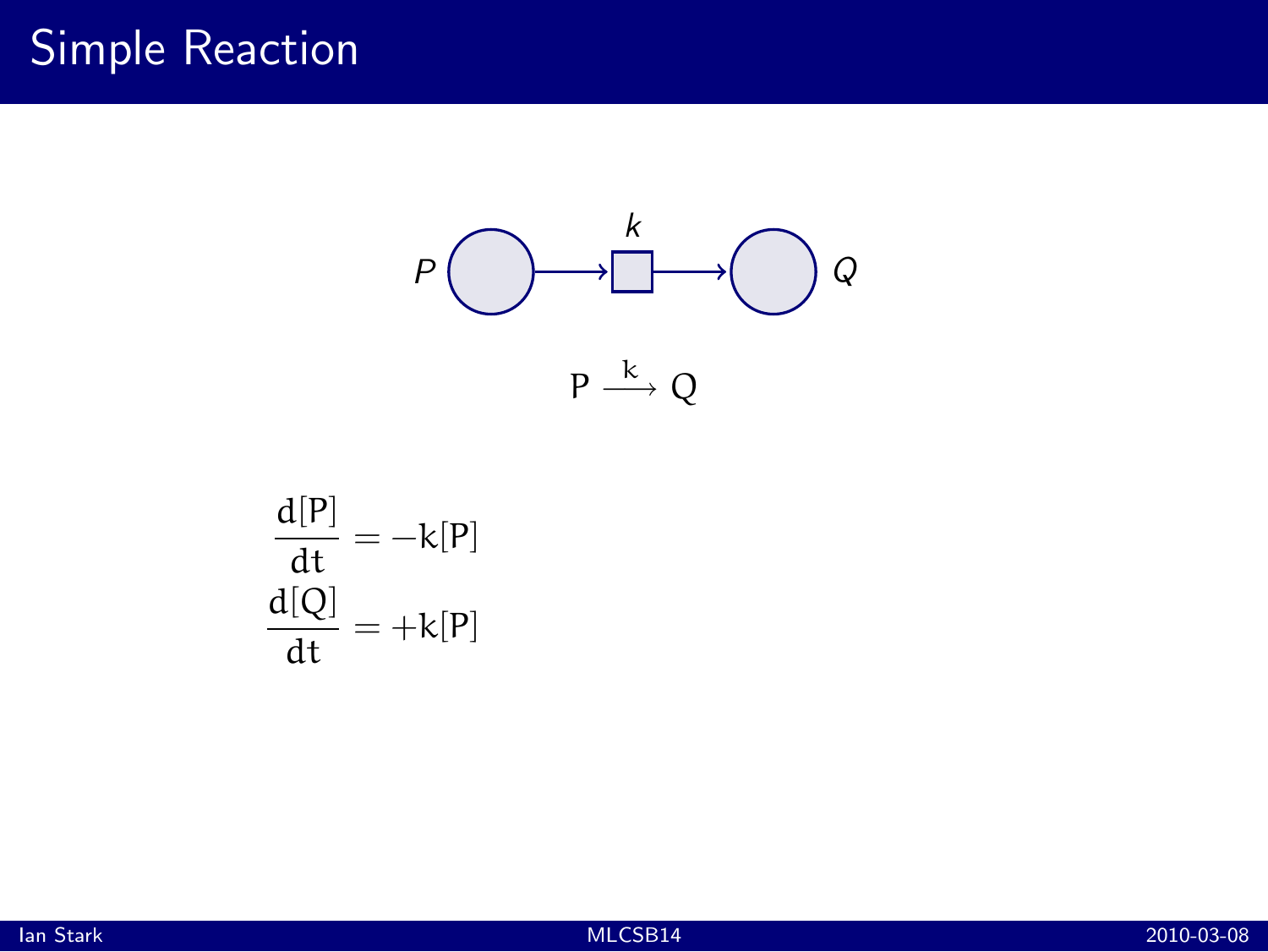

$$
\begin{aligned}\n\frac{d[P]}{dt} &= -k[P] & [P]_t &= e^{-kt}[P]_0\\
\frac{d[Q]}{dt} &= +k[P] & [Q]_t &= [Q]_0 + (1 - e^{-kt})[P]_0\n\end{aligned}
$$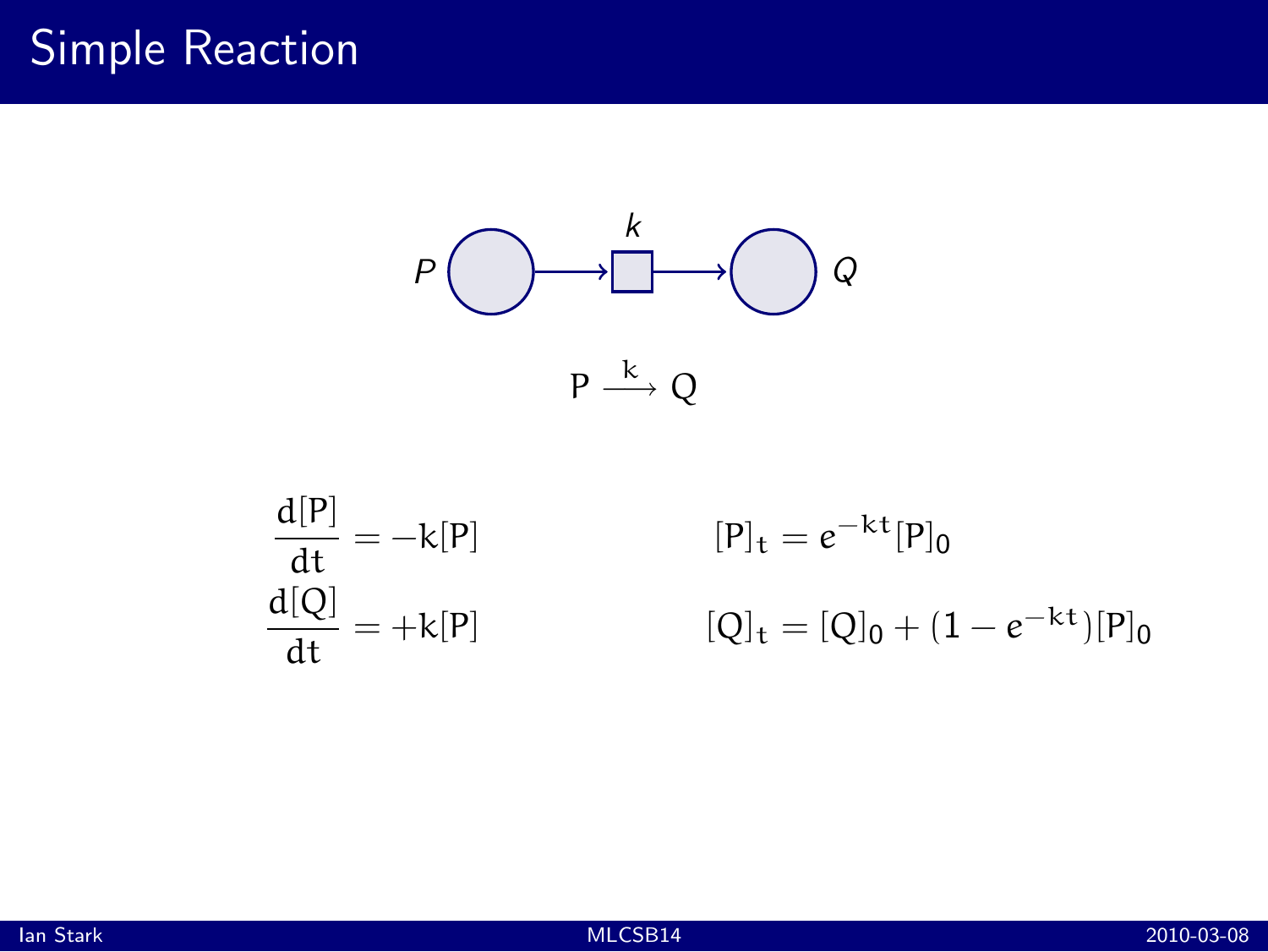

$$
\begin{aligned}\n\frac{d[P]}{dt} &= -k[P] & [P]_t &= e^{-kt}[P]_0\\
\frac{d[Q]}{dt} &= +k[P] & [Q]_t &= [Q]_0 + (1 - e^{-kt})[P]_0\n\end{aligned}
$$

$$
\frac{\mathrm{d}}{\mathrm{d}t}([P]+[Q]) = \frac{\mathrm{d}[P]}{\mathrm{d}t} + \frac{\mathrm{d}[Q]}{\mathrm{d}t} = 0
$$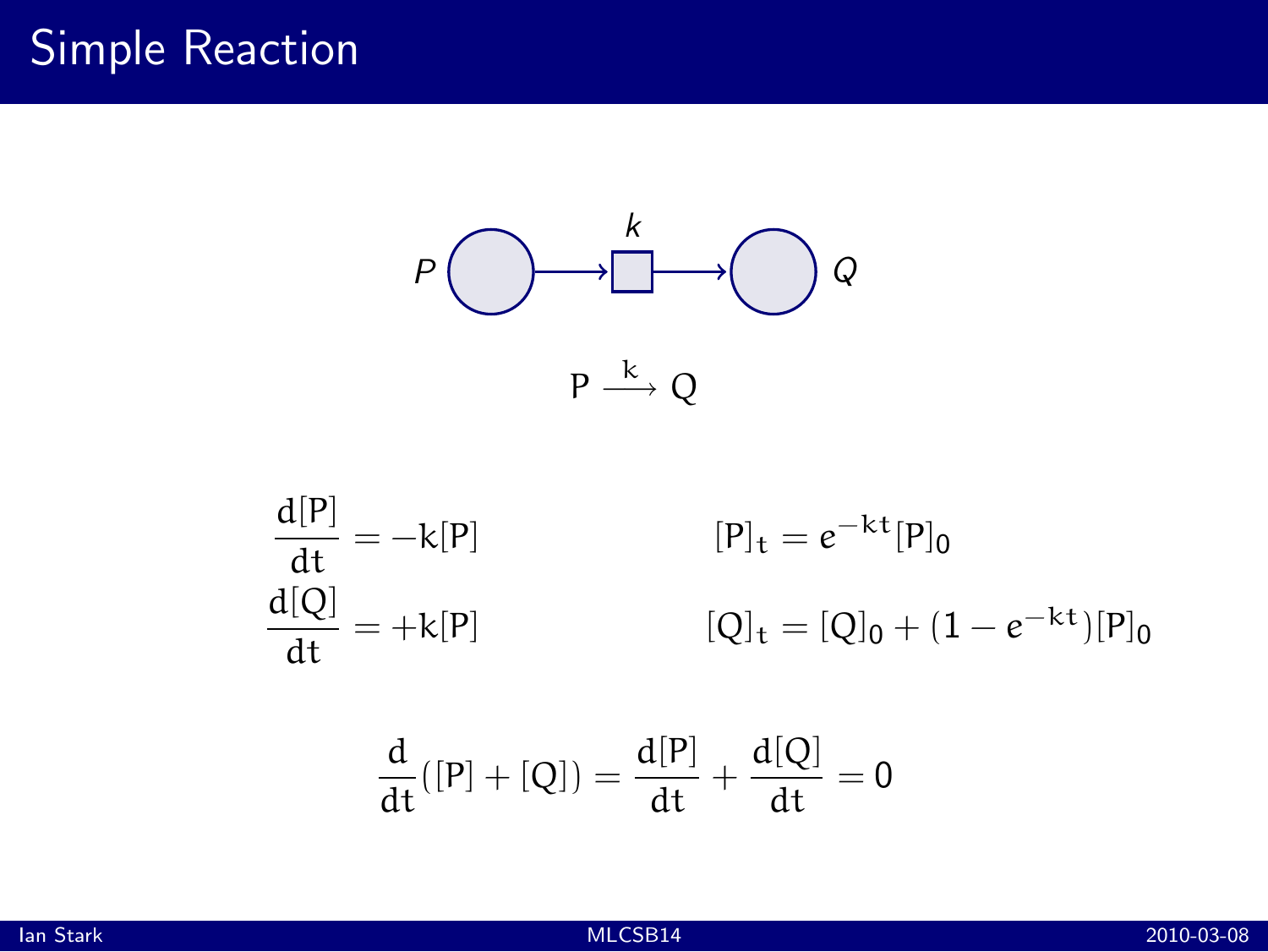

$$
\begin{aligned}\n\frac{d[P]}{dt} &= -k[P] & [P]_t &= e^{-kt}[P]_0\\
\frac{d[Q]}{dt} &= +k[P] & [Q]_t &= [Q]_0 + (1 - e^{-kt})[P]_0\n\end{aligned}
$$

$$
\frac{d}{dt}([P] + [Q]) = \frac{d[P]}{dt} + \frac{d[Q]}{dt} = 0
$$

$$
[P]_t + [Q]_t = [P]_0 + [Q]_0
$$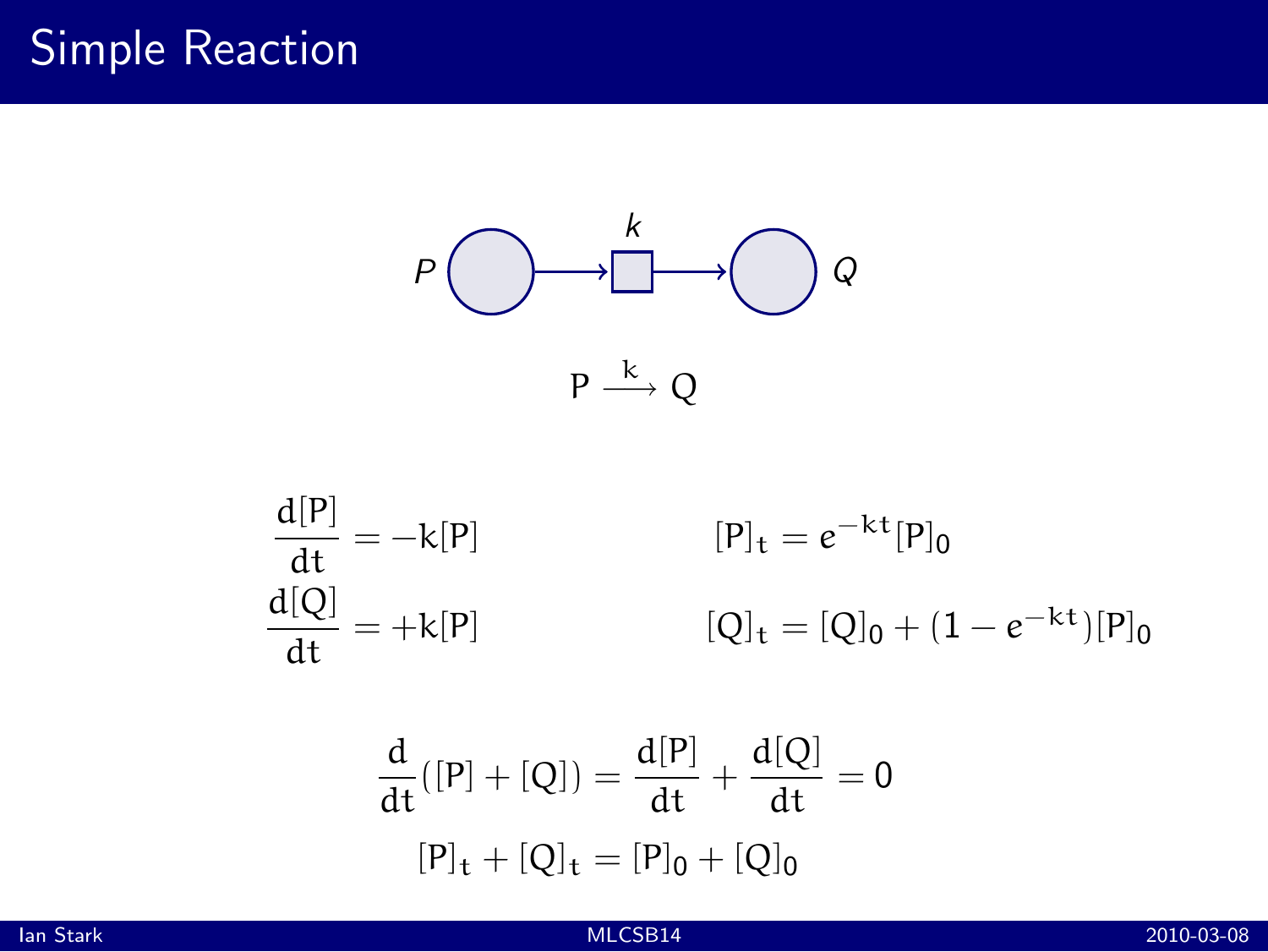# Binary Reaction



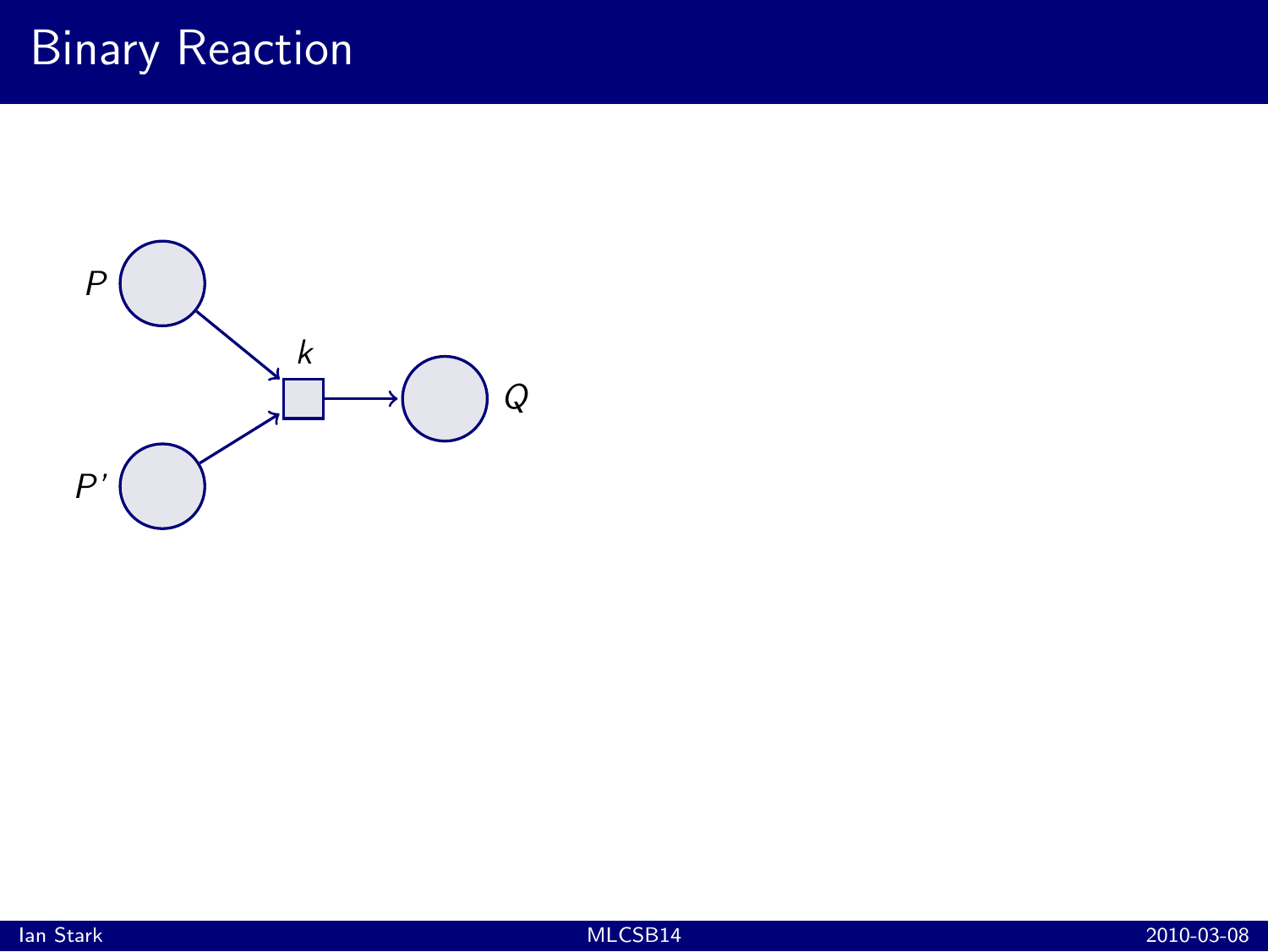## Binary Reaction

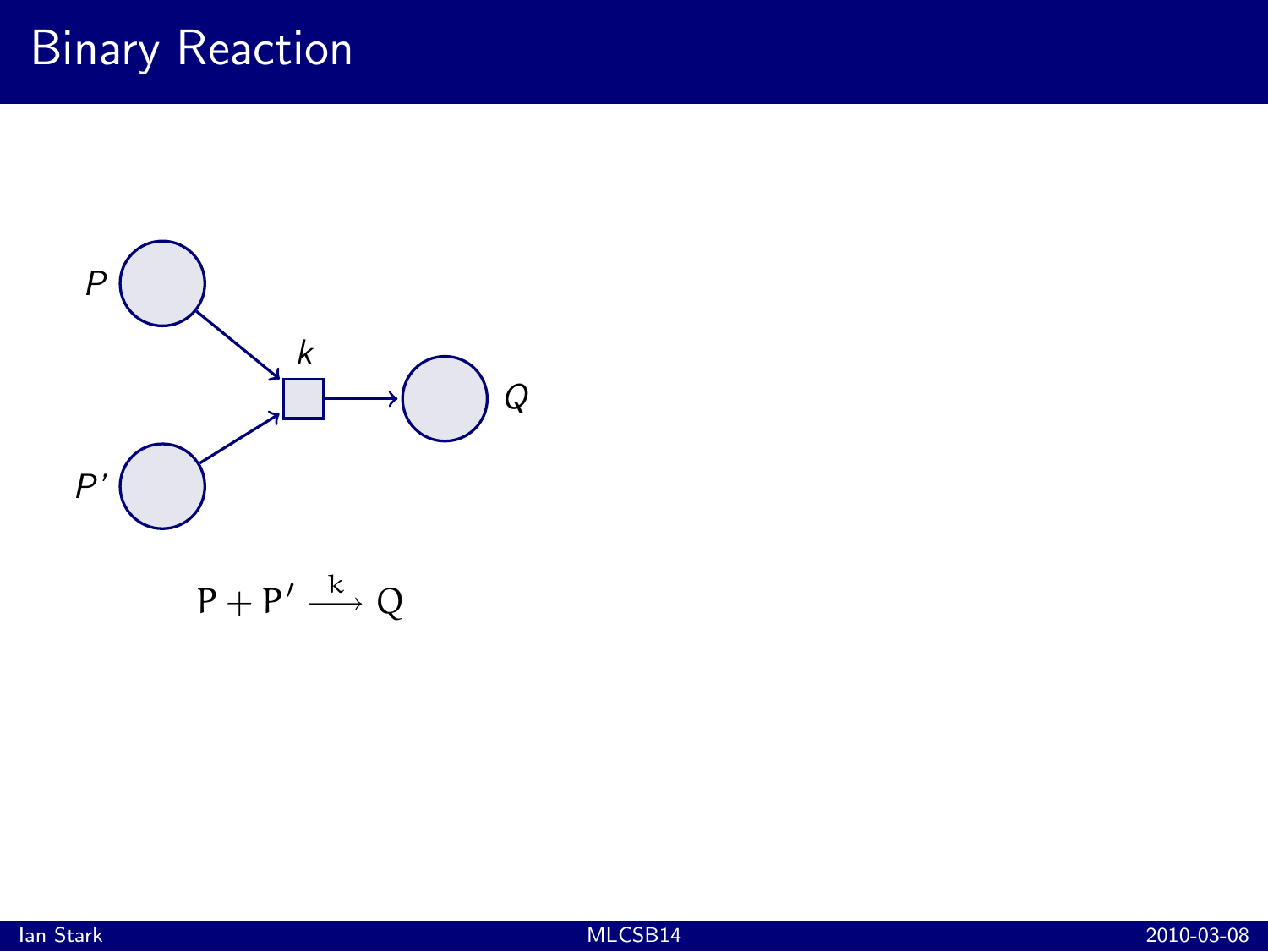

$$
\frac{d[P]}{dt} = \frac{d[P']}{dt} = -k[P][P']
$$

$$
\frac{d[Q]}{dt} = +k[P][P']
$$

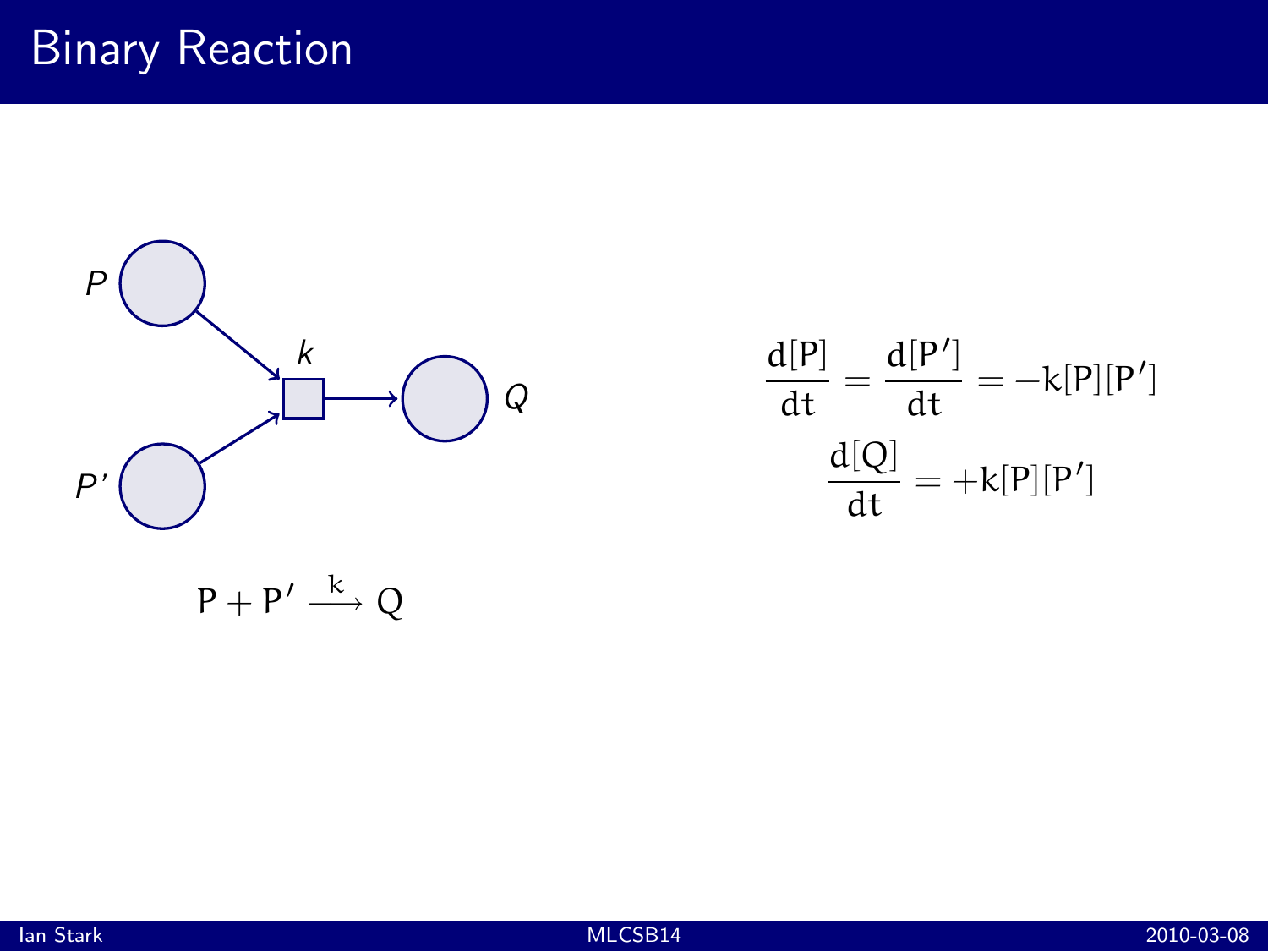

$$
\frac{d[P]}{dt} = \frac{d[P']}{dt} = -k[P][P']
$$

$$
\frac{d[Q]}{dt} = +k[P][P']
$$

$$
P+P'\stackrel{k}{\longrightarrow}Q
$$

$$
\frac{d}{dt}([P]+[Q]) = \frac{d[P]}{dt} + \frac{d[Q]}{dt} = 0
$$

$$
\frac{d}{dt}([P']+[Q])=\frac{d[P']}{dt}+\frac{d[Q]}{dt}=0
$$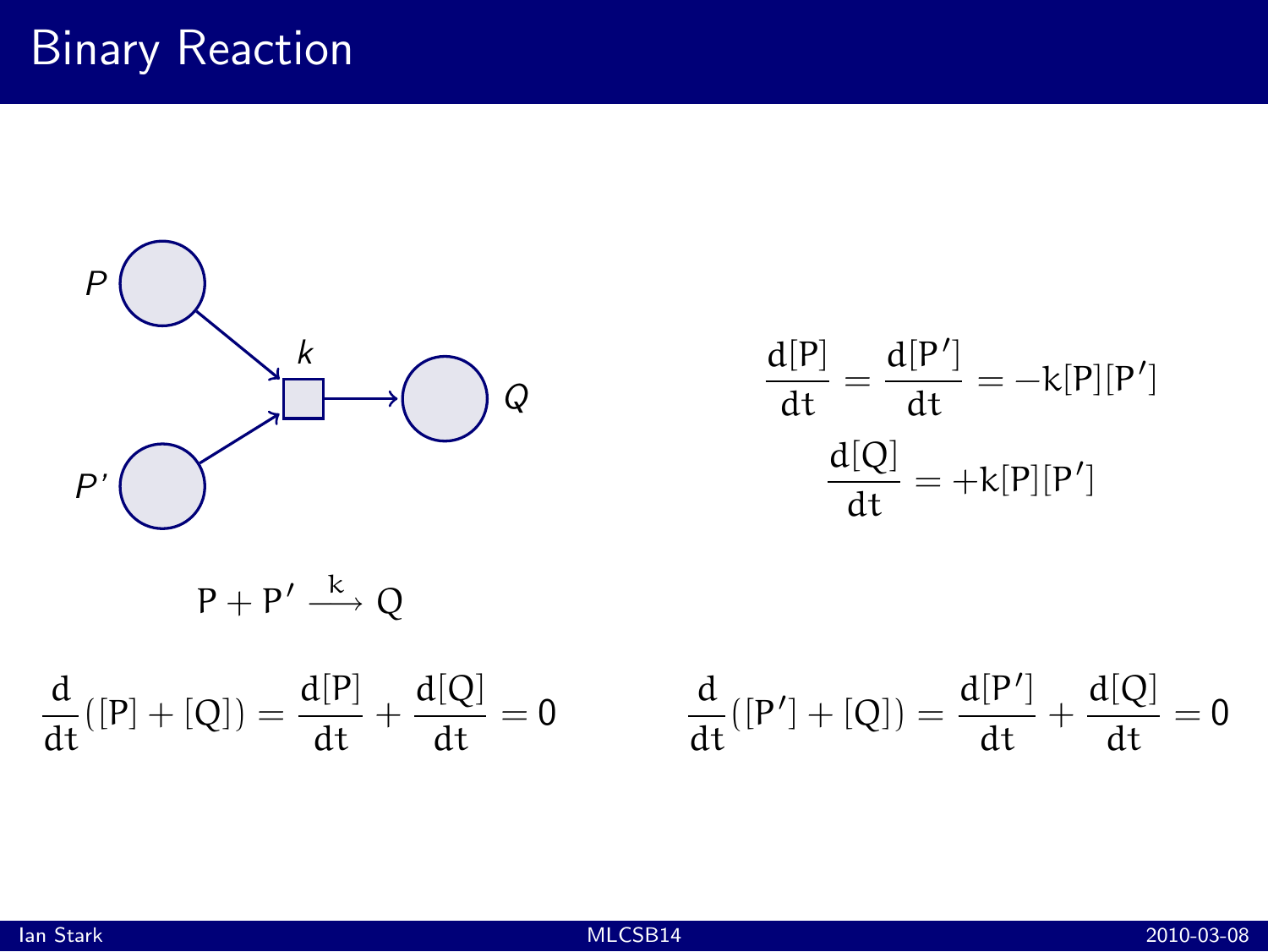

$$
\frac{d[P]}{dt} = \frac{d[P']}{dt} = -k[P][P']
$$

$$
\frac{d[Q]}{dt} = +k[P][P']
$$

$$
\frac{d}{dt}([P] + [Q]) = \frac{d[P]}{dt} + \frac{d[Q]}{dt} = 0 \qquad \frac{d}{dt}([P]_{t} + [Q]_{t} = [P]_{0} + [Q]_{0} \qquad [P']_{t}
$$

$$
\frac{d}{dt}([P'] + [Q]) = \frac{d[P']}{dt} + \frac{d[Q]}{dt} = 0
$$

$$
[P']_t + [Q]_t = [P']_0 + [Q]_0
$$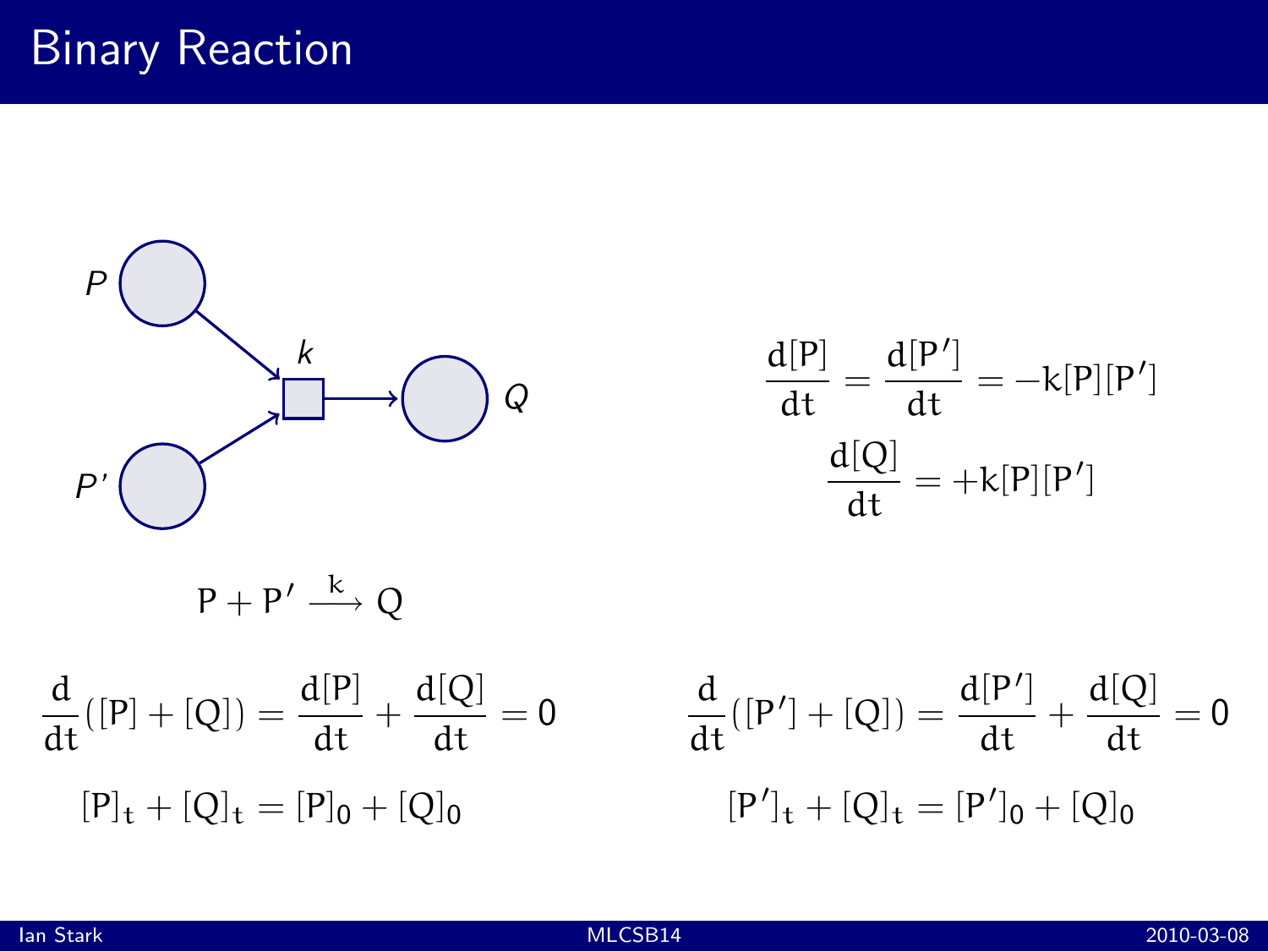A *continuous Petri net* is like a regular Petri net, but:

- Replaces token counts with real-valued quantities, representing *amount* or *concentration*;
- Adds a real-valued *reaction rate* or *flow rate* to each transition.

Here we assume mass-action kinetics: for more general kinetics, each transition may have an arbitrary *firing rate function* attached.

#### Different kinds of net

Discrete Petri net Discrete event, untimed, discrete state space. Stochastic Petri net Discrete event, continuous time, discrete space. Continuous Petri net Continuous time, continuous state space.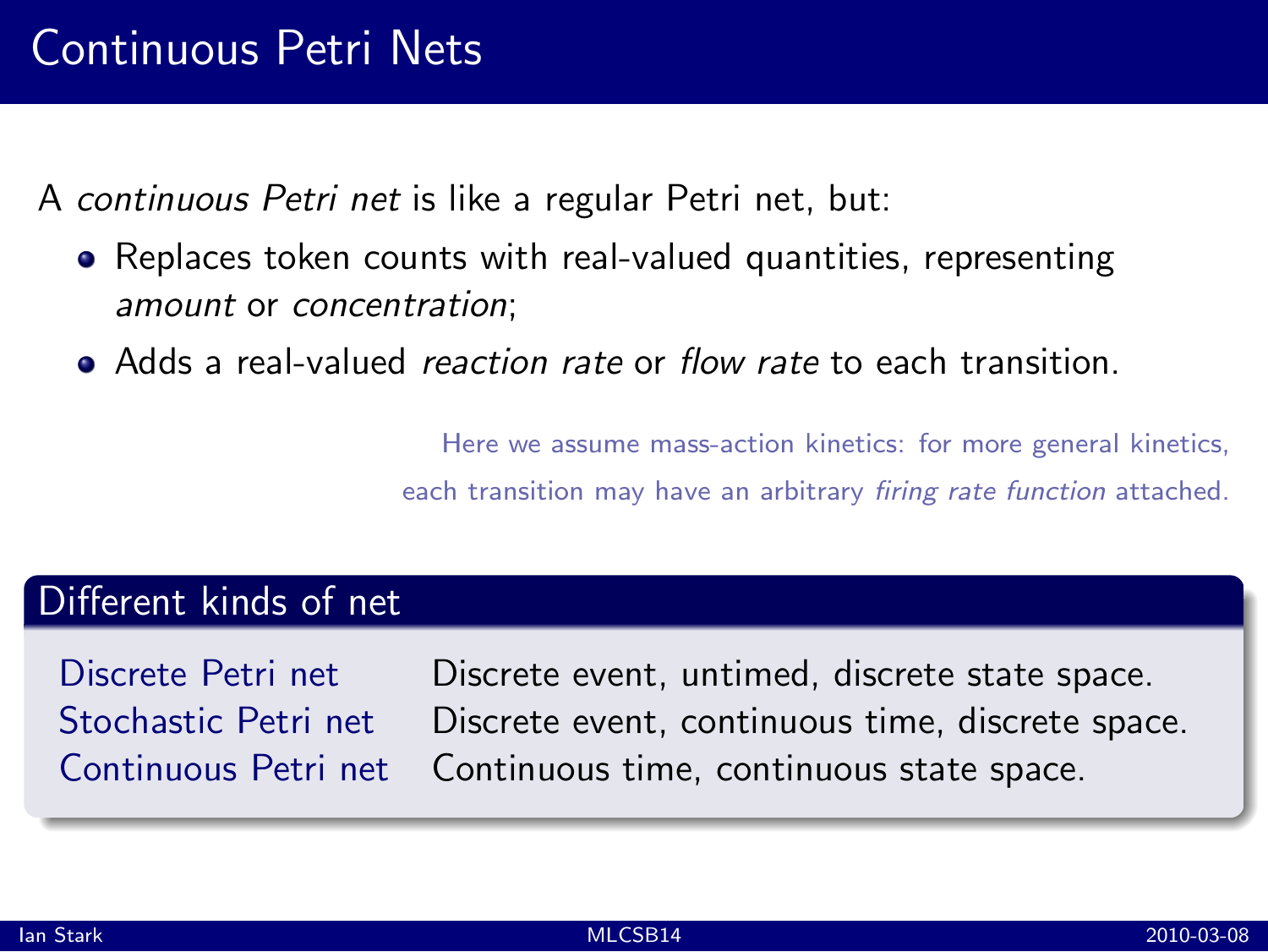Moving between discrete models and continuous models may involve some work with unit conversion.

| Number of molecules $x$                            |                              |                                                                                     |                                 |  |
|----------------------------------------------------|------------------------------|-------------------------------------------------------------------------------------|---------------------------------|--|
| Amount of substance                                | $\chi/N_A$                   |                                                                                     | mol                             |  |
| Avogadro number $N_A \approx 6.022 \times 10^{23}$ |                              |                                                                                     | $mol-1$                         |  |
| Volume                                             | V                            |                                                                                     |                                 |  |
| Concentration                                      | $c = \frac{x}{V \times N_A}$ |                                                                                     | mol $I^{-1}$ , M, $\mu$ M, etc. |  |
| Rate of transition                                 |                              | $s^{-1}$ , min <sup>-1</sup> , etc.                                                 |                                 |  |
| Rate of change of amount                           |                              | $\text{mol s}^{-1}$ , mol min $^{-1}$                                               |                                 |  |
| Rate of change of concentration                    |                              | mol $I^{-1}$ s <sup>-1</sup> , M s <sup>-1</sup> , $\mu$ M min <sup>-1</sup> , etc. |                                 |  |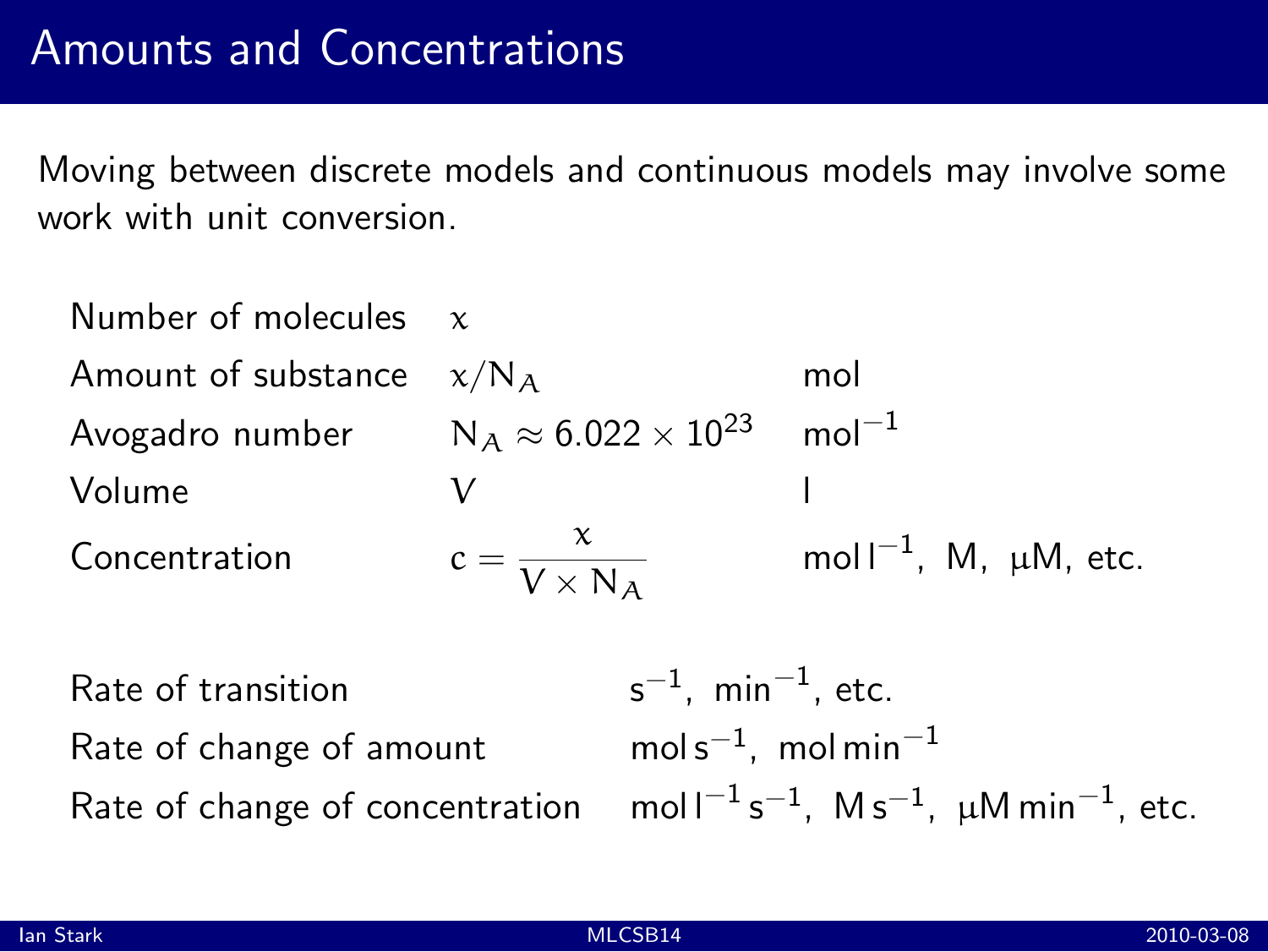The correspondence between transition rate (firing rate, hazard rate) r of discrete events and flow rate (kinetic rate, reaction rate) k of a continuous reaction depends on the underlying stoichiometry.

|                                 |              |                                    | Reaction Kinetic rate Units of k Correspondence |
|---------------------------------|--------------|------------------------------------|-------------------------------------------------|
| $0 \rightarrow P$               | $\mathbf{k}$ | $M s^{-1}$                         | $r = N_A Vk$                                    |
| $P \rightarrow Q$ $k[P]$        |              | $s^{-1}$                           | $r = k$                                         |
| $P + P' \rightarrow Q$ k[P][P'] |              | $\mathsf{M}^{-1}\,\mathsf{s}^{-1}$ | $r = \frac{k}{N_A V}$                           |
| $P + P \rightarrow Q$ $k[P]^2$  |              | $M^{-1} s^{-1}$                    | $r = \frac{2k}{N_A V}$                          |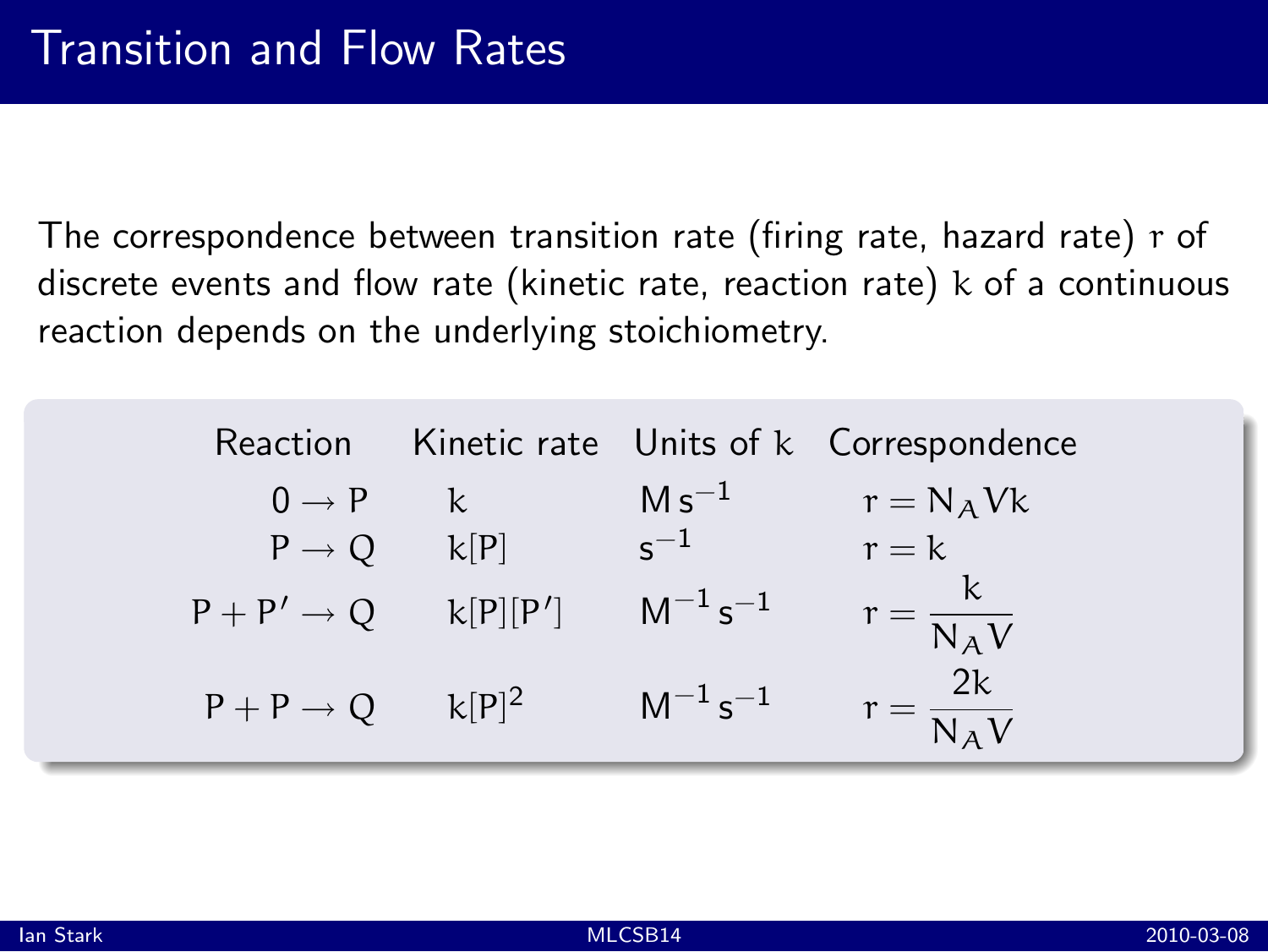Continuous Petri nets give a graphical presentation for a collection of reaction formulae. From these we can derive in turn some or all of:

- Ordinary Differential Equations (ODE) known as the *reaction rate equations*;
- Exact analytic solutions for concentrations over time; (usually not)
- Approximate numerical solutions over time, for given initial conditions;
- Trajectories in *phase space*;
- Conservation laws:
- Points of equilibrium (may be stable, unstable, attractors or not).

In all of these the system behaviour is *deterministic*.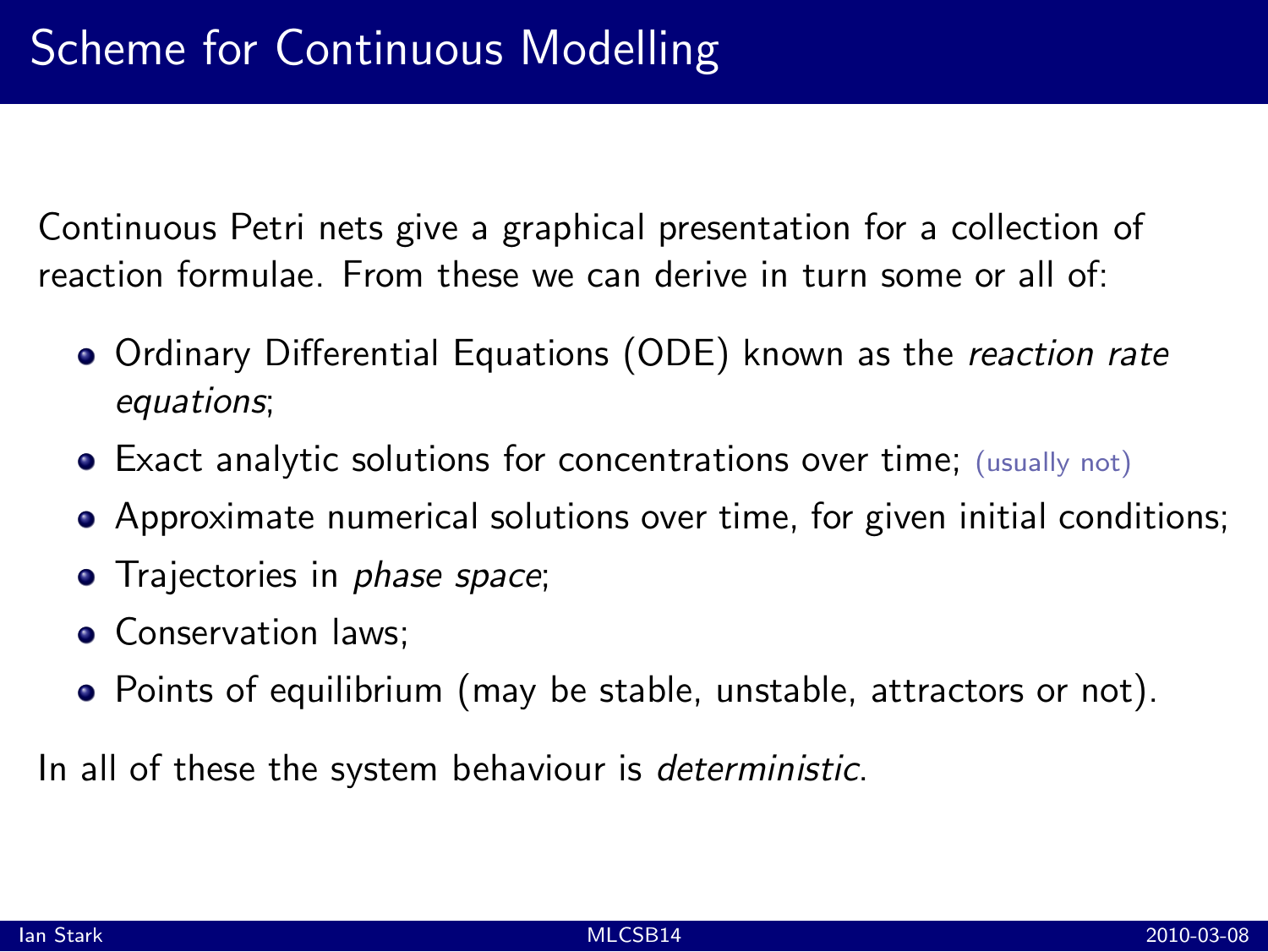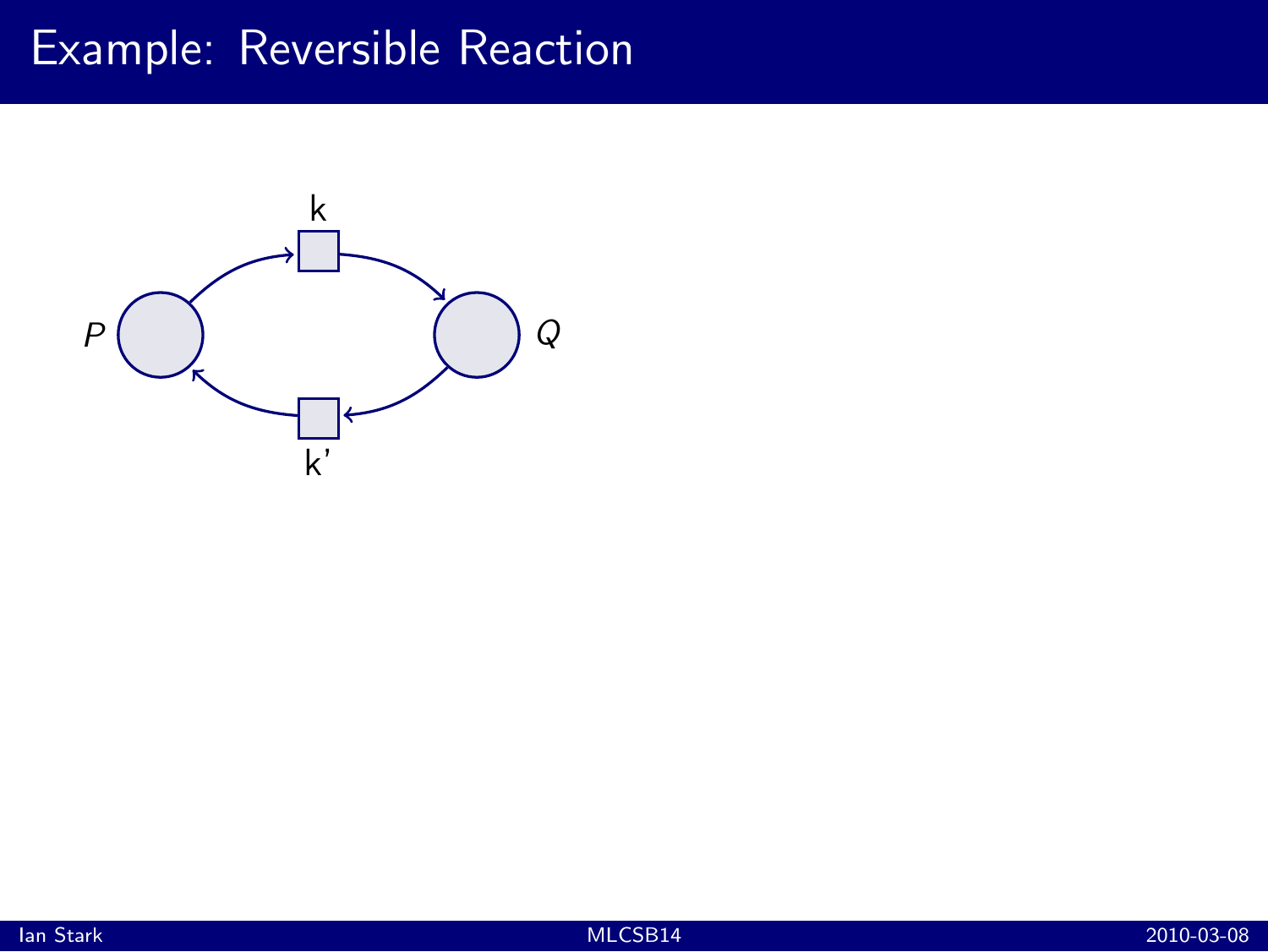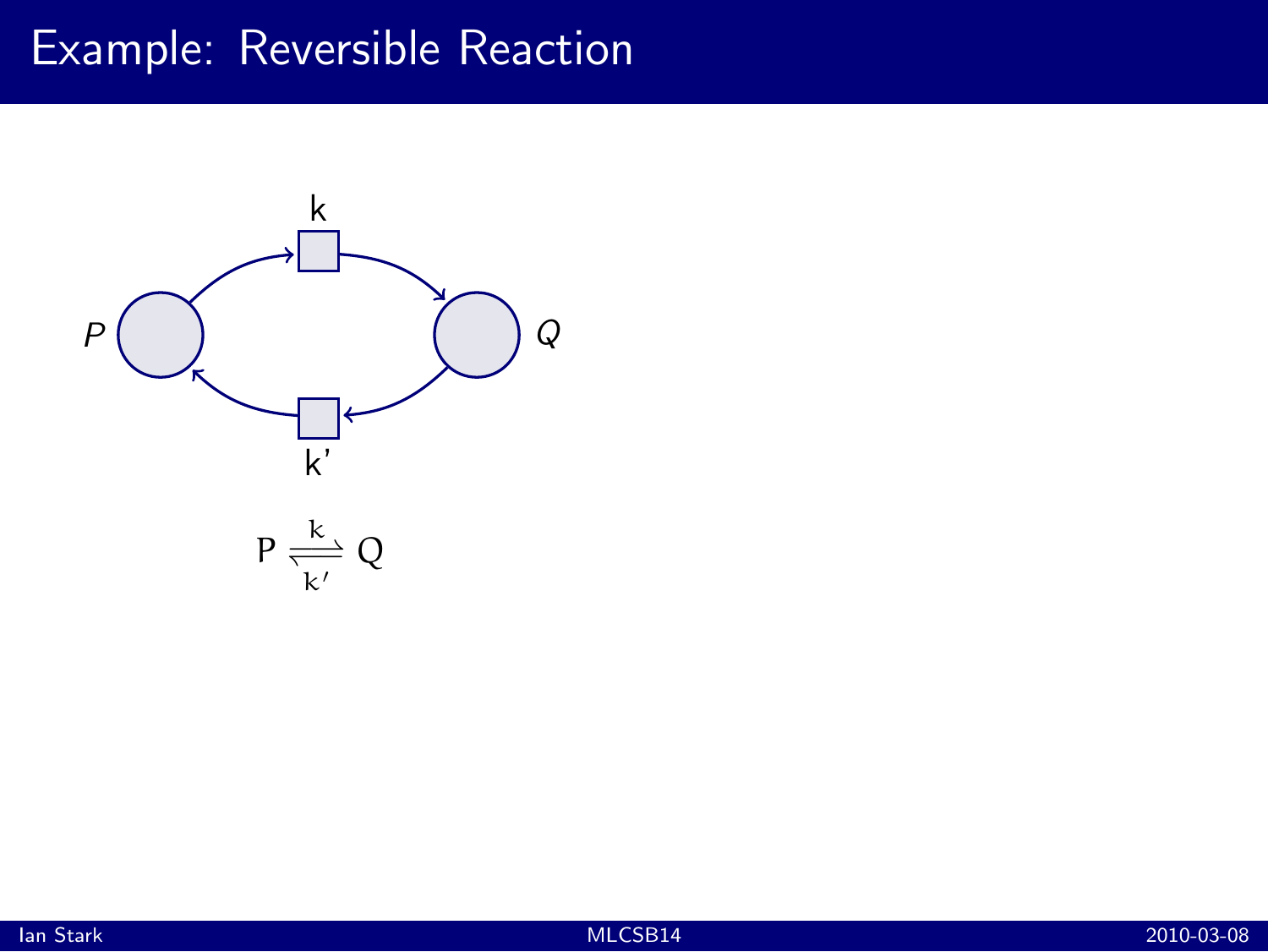

$$
\frac{d[P]}{dt} = -k[P] + k'[Q]
$$

$$
\frac{d[Q]}{dt} = +k[P] - k'[Q]
$$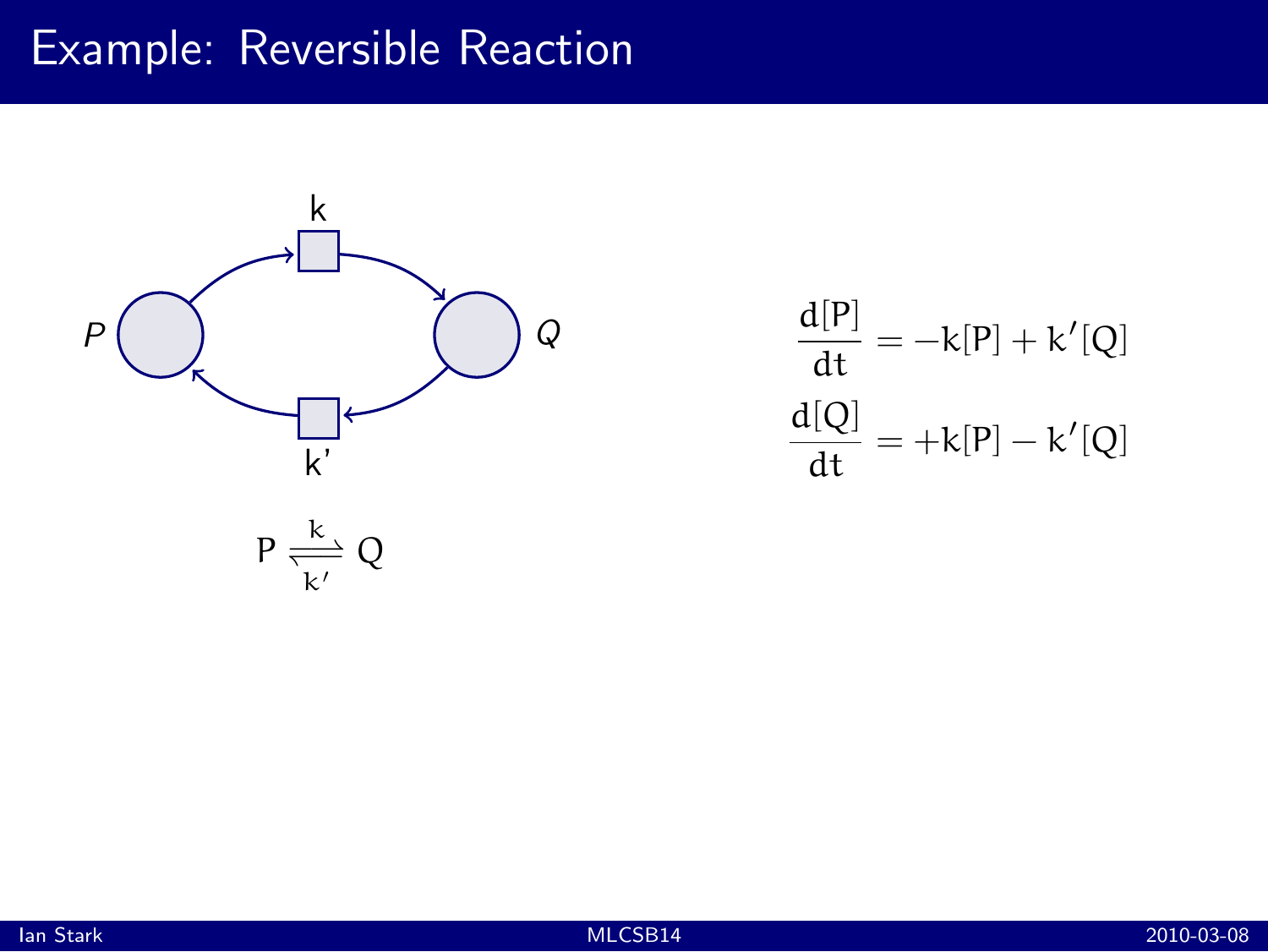

$$
\frac{d[P]}{dt} = -k[P] + k'[Q]
$$

$$
\frac{d[Q]}{dt} = +k[P] - k'[Q]
$$

$$
P \xrightarrow[k]{k} Q
$$

$$
\frac{d}{dt}([P]+[Q]) = \frac{d[P]}{dt} + \frac{d[Q]}{dt} = 0
$$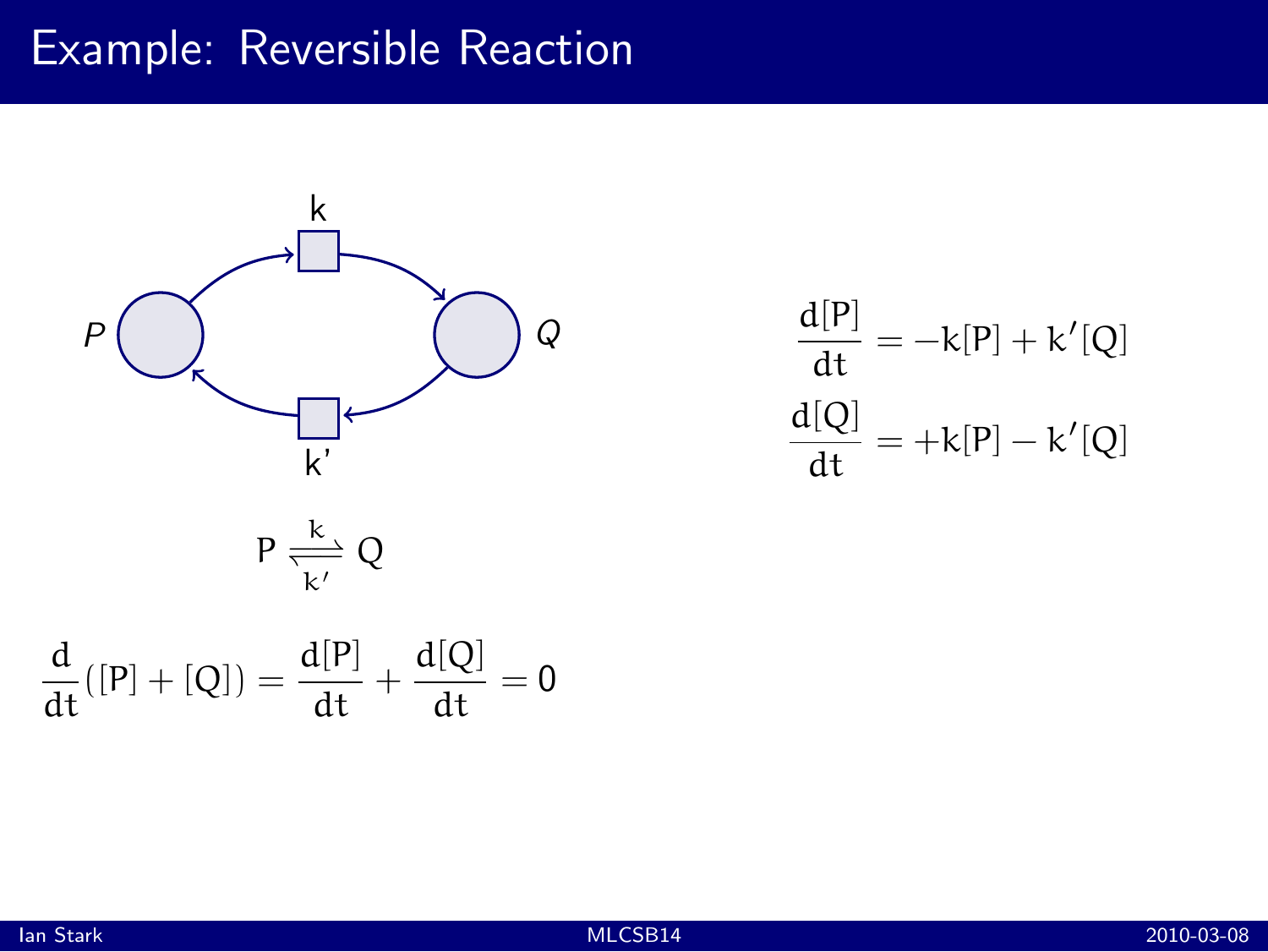

$$
\frac{d[P]}{dt} = -k[P] + k'[Q]
$$

$$
\frac{d[Q]}{dt} = +k[P] - k'[Q]
$$

$$
P \xrightarrow[k]{k}{\frac{k}{k'}} Q
$$

$$
\frac{d}{dt}([P] + [Q]) = \frac{d[P]}{dt} + \frac{d[Q]}{dt} = 0
$$

$$
[P]_t + [Q]_t = [P]_0 + [Q]_0
$$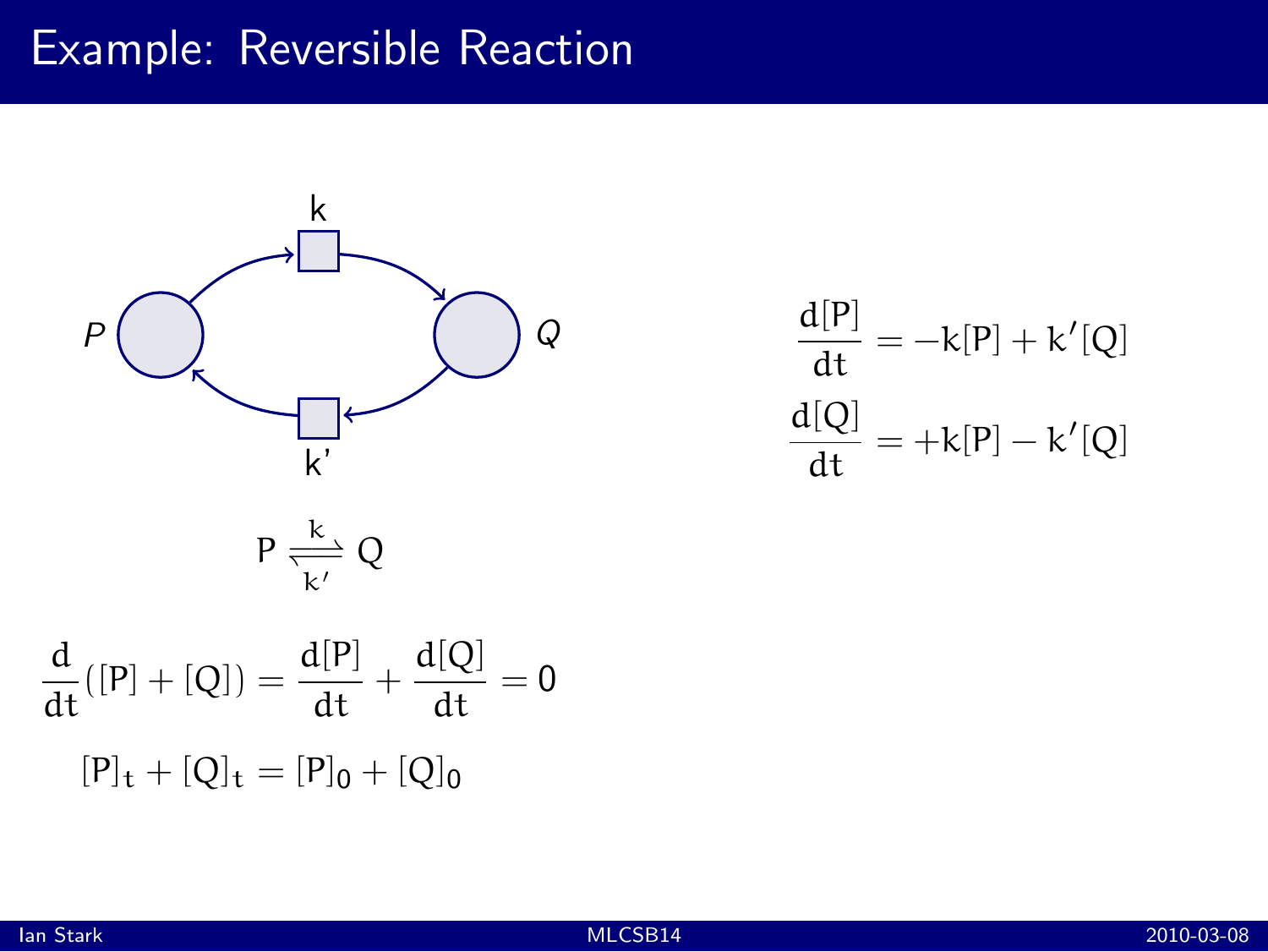

$$
\frac{d[P]}{dt} = -k[P] + k'[Q]
$$

$$
\frac{d[Q]}{dt} = +k[P] - k'[Q]
$$

$$
P \xrightarrow[k']{k'} Q
$$

d  $\frac{d}{dt}([P] + [Q]) = \frac{d[P]}{dt}$  $\frac{d[P]}{dt} + \frac{d[Q]}{dt}$  $\frac{d\mathbf{q}}{dt} = 0$  $[P]_t + [Q]_t = [P]_0 + [Q]_0$ 

$$
\frac{d[P]}{dt} = 0 \quad \& \quad \frac{d[Q]}{dt} = 0
$$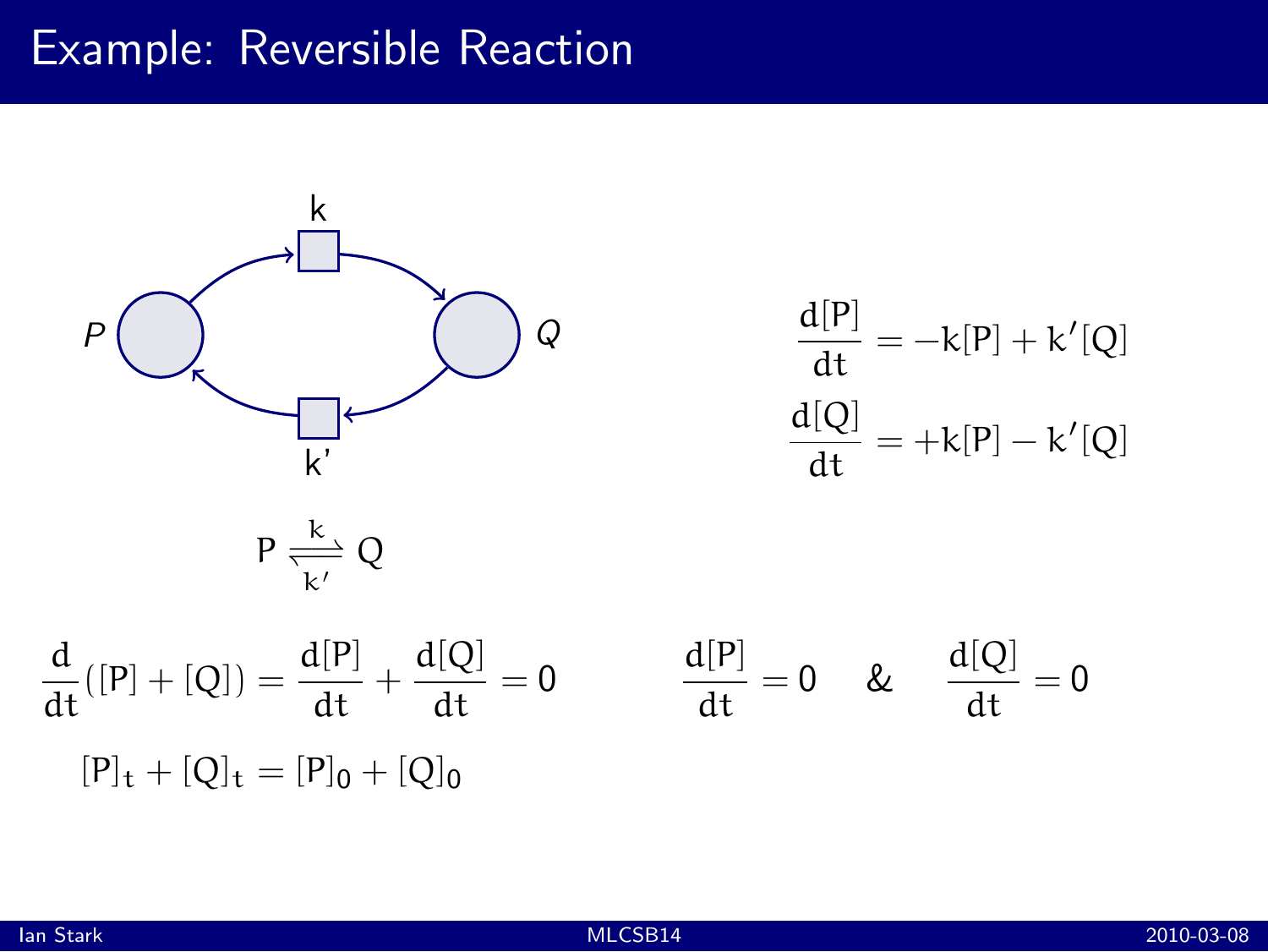

$$
\frac{d[P]}{dt} = -k[P] + k'[Q]
$$

$$
\frac{d[Q]}{dt} = +k[P] - k'[Q]
$$

$$
P \frac{k}{\overline{k'}} Q
$$
  

$$
\frac{d}{dt}([P] + [Q]) = \frac{d[P]}{dt} + \frac{d[Q]}{dt} = 0
$$

$$
\frac{d[P]}{dt} = 0
$$

$$
\frac{d[P]}{dt} = 0
$$

$$
\implies \frac{d[Q]}{dt} = 0
$$

$$
\implies [P]_{eq} = \frac{k'}{k} [Q]_{eq}
$$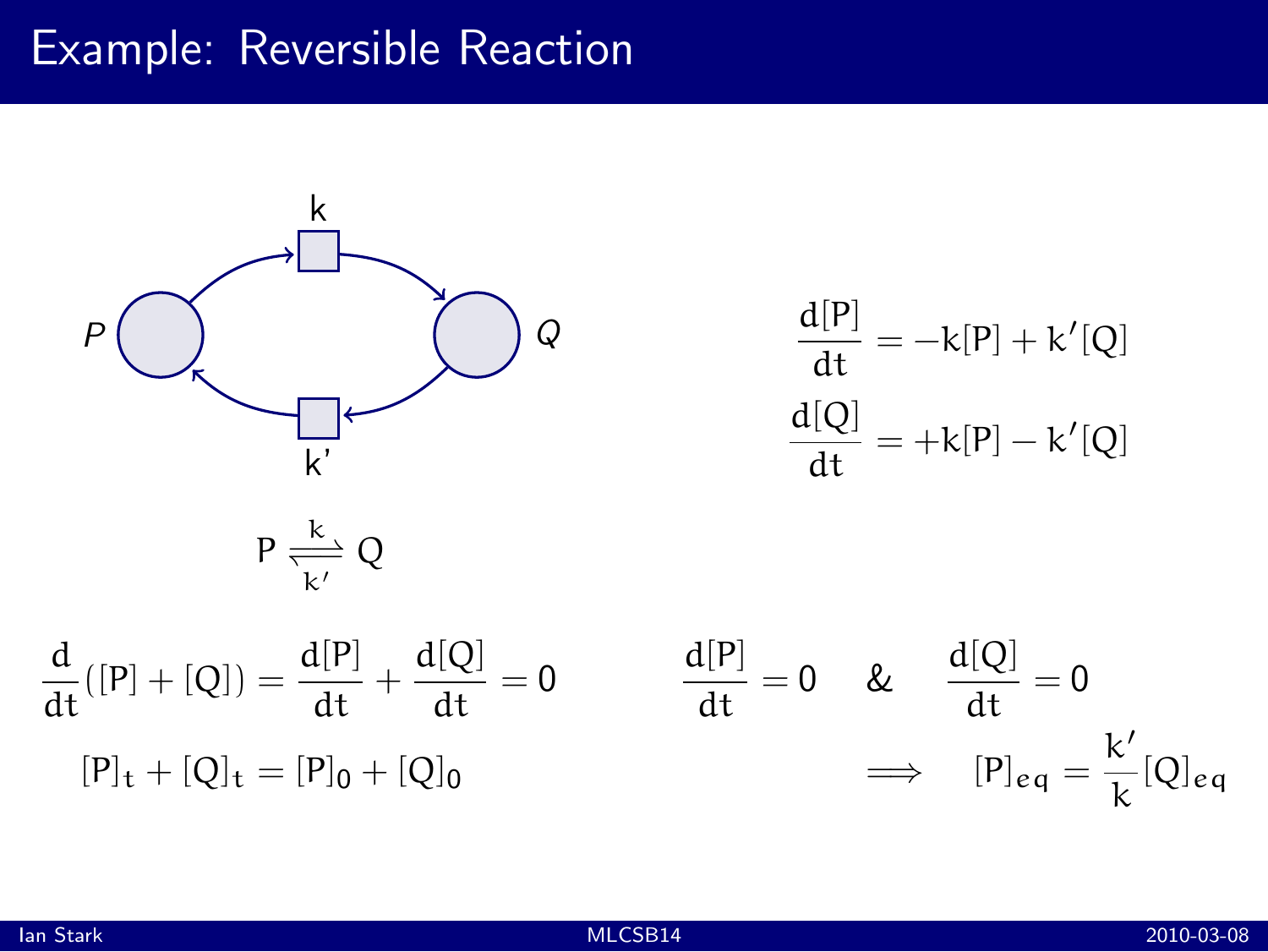

$$
\frac{d[P]}{dt} = -k[P] + k'[Q]
$$

$$
\frac{d[Q]}{dt} = +k[P] - k'[Q]
$$

$$
P \xrightarrow[k']{k'} Q
$$

$$
\frac{d}{dt}([P] + [Q]) = \frac{d[P]}{dt} + \frac{d[Q]}{dt} = 0 \qquad \frac{d[P]}{dt} = 0 \qquad \& \frac{d[Q]}{dt} = 0
$$
  

$$
[P]_t + [Q]_t = [P]_0 + [Q]_0 \qquad \Longrightarrow \qquad [P]_{eq} = \frac{k'}{k + k'}([P]_0 + [Q]_0) \qquad [Q]_{eq} = \frac{k}{k + k'}([P]_0 +
$$

$$
\frac{d[P]}{dt} = 0 \quad \& \quad \frac{d[Q]}{dt} = 0
$$

$$
\implies [P]_{eq} = \frac{k'}{k} [Q]_{eq}
$$

$$
[Q]_{eq} = \frac{k}{k + k'} ([P]_0 + [Q]_0)
$$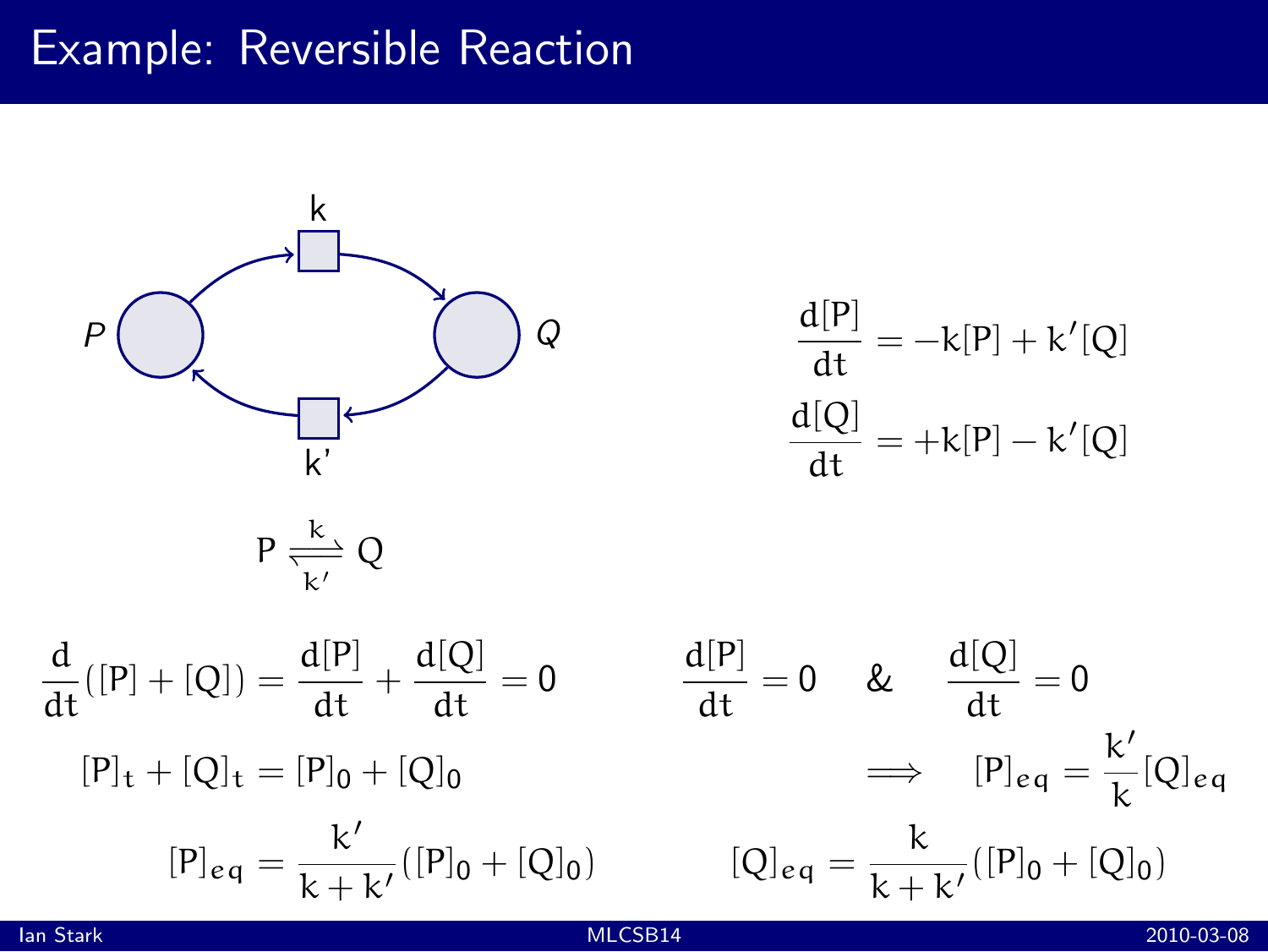## Example: Michaelis-Menten enzyme kinetics

Example: Lotka-Volterra dynamics

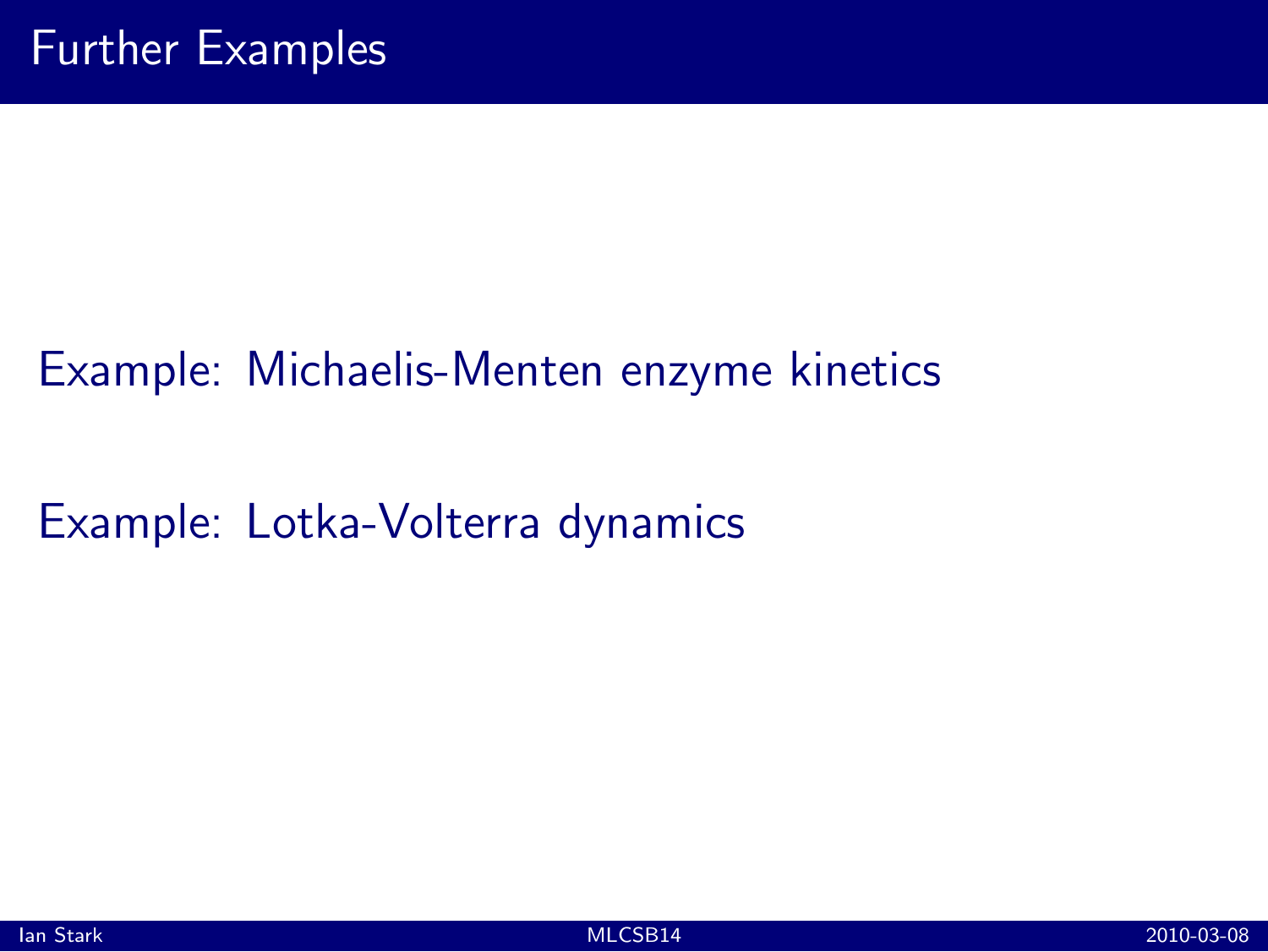Some possible modes of variation among mathematical models, logics, and other analyses for investigating the systems behaviour over time.

- Qualitative; Quantitative.
- Untimed: Timed.
- Discrete events; Continuous flow.
- Discrete state space; Continuous state space.
- Nondeterministic; Probabilistic/Stochastic; Deterministic.
- Linear-time; Branching-time.